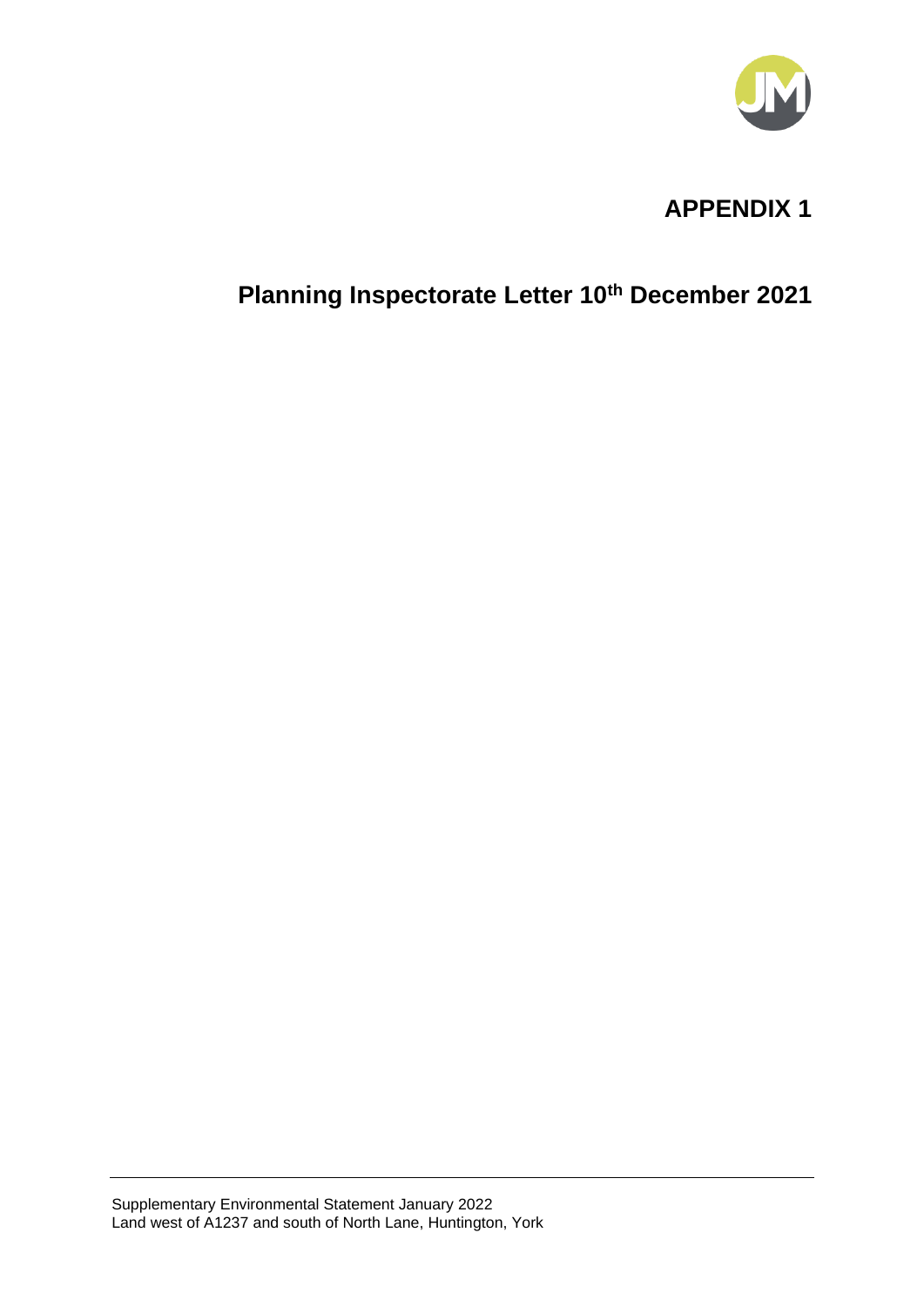

Environmental Services Central Operations Temple Quay House 2 The Square Bristol, BS1 6PN

Customer Services: 0303 444 5000

e-mail: [Environmentalservices](mailto:Environmentalservices@planninginspectorate.gov.uk) [@planninginspectorate.](mailto:Environmentalservices@planninginspectorate.gov.uk) [gov.uk](mailto:Environmentalservices@planninginspectorate.gov.uk)

Mr Mark Johnson Johnson Mowat Coronet House Queen Street Leeds LS1 2TW

Your Ref: 18/00017/OUTM

Our Ref: APP/C2741/W/21/3282969

Date: 10 December 2021

#### **Sent by email:** mark@johnsonmowat.co.uk

Dear Mr Johnson

#### **TOWN AND COUNTRY PLANNING (ENVIRONMENTAL IMPACT ASSESSMENT) REGULATIONS 2017 ('THE EIA REGULATIONS')**

#### **Appeal by: Redrow Homes (Yorkshire) Limited**

#### **Site Address: Site to the west of the A1237 and south of North Lane, Huntington, York, YO32 9WN.**

We refer to the above appeal which commenced on 01 October 2021.

The development proposed consists of outline planning application, with all matters reserved except access, for a phased residual development of circa 970 units with associated demolition, infrastructure works, open space, primary school and associated community facilities, and convenience store. By virtue of Regulation 5 of the EIA Regulations the development proposed is EIA development.

The content of the Environmental Statement (ES) accompanying the planning application that is the subject of the above appeal has been considered, having regard to Regulation 2(1) and Schedule 4 of the EIA Regulations.

Following examination of the ES, the Secretary of State notifies you by this letter, pursuant to Regulation 25 of the EIA Regulations, that, to comply with Schedule 4 of those regulations (Information for inclusion in environmental statements) the appellant is required to supply the following further information:

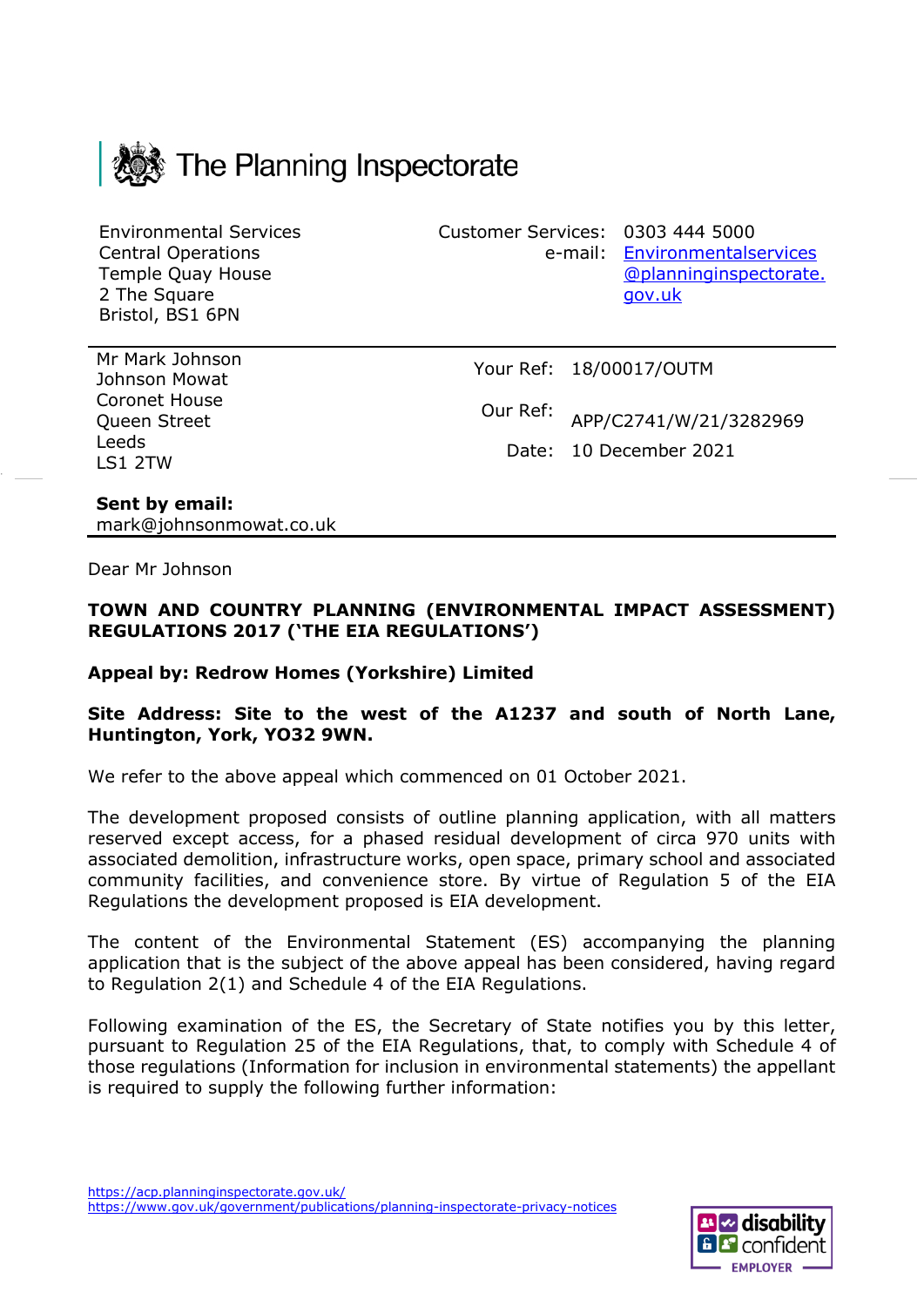## **Project description**

- Confirmation of the maximum building height envelope assumed for the photomontages. The Building Heights parameters plan (Figure 6) indicates houses of between two and three storeys but it is not clear what the maximum height parameters are;
- A description of any requisite demolition and earthworks;
- It is unclear, in the absence of a phasing plan, how assumptions relating to construction and operational traffic numbers have been made. Paragraph 4.4 of Chapter 4 states "*Given the scale of the site and in order to maintain adequate flexibility of delivery (to allow for market changes), a phasing plan has not been prepared as part of the EIA*", however, paragraph 4.3 and Table 4.1 refer to Phase 1 of the development and Appendix 1 of the LVIA chapter refer to a Phasing Plan, but these have not provided. A description of how construction phasing assumptions have informed the traffic and associated air quality and noise assessments should be provided.

#### **Alternatives**

• A description of the reasonable alternatives and the reasons for the choices made. Paragraph 2.11 of Chapter 2 suggests that this is included within the ES but there is no obvious consideration of alternatives and reasons for choices made.

#### **Baseline data**

- The ES submitted for the original application and with the appeal is dated 2017. Updated ecological surveys and assessments dated 2020 have been submitted with the appeal which were not part of the original ES. The Appellant is requested to confirm whether these should form part of the ES.
- The ES has assumed future baseline years of 2035 for Noise and Vibration and 2021 for Air Quality. Given the time that has lapsed since the application was submitted, can the Appellant confirm why these future baselines remain relevant and why the assessments remain valid;

### **Assessment methodology**

• A description of the specific assessment methodologies used to prepare all aspect chapters. Paragraph 2.8 of Chapter 2 states "*each topic chapter defines the methodology and basis upon which significant effects are assessed"* however this is not always the case as Flood Risk and Drainage, Ecology, and Ground Conditions chapters do not include a methodology. The Appellant should confirm the methodologies that have been applied to determine significance for these aspects. It is also noted that the Ecology chapter uses outdated CIEEM guidance (dated 2012). The Appellant is requested to confirm whether use of more recent e.g. 2018 guidance would have any implication for the assessment of significant ecological effects;

### **Assessment of effects**

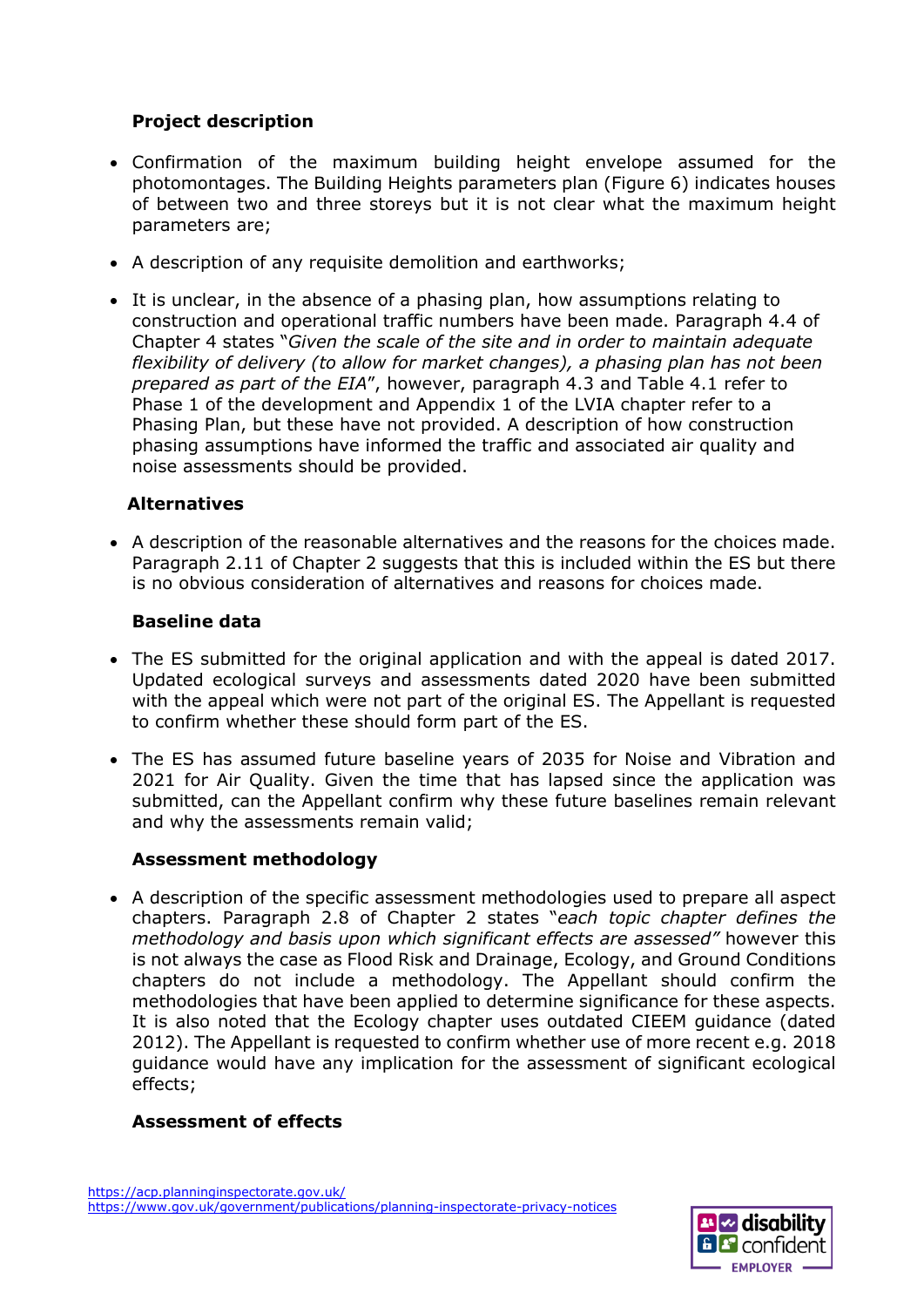- ES Chapters 8 (Flood Risk and Drainage) and 13 (Ground Conditions) are technical reports that do not provide a conclusion in respect of likely significant effects. The Appellant is requested to provide this information;
- Information regarding any significant effects relating to the loss of agricultural land. Paragraph 3.6.14 of the LVIA states "*the site is Grade 3a / 3b Agricultural Land Classification"* but it is not clear what the expected loss of best and most versatile agricultural land is as a result of the Proposed Development. The Appellant should quantify this loss and explain how the design has attempted to avoid impacts on the best and most versatile land;
- An assessment of lighting effects resulting from the Proposed Development, including their likely duration. Paragraph 3.6.3. of Chapter 7 (Landscape and Visual Impact Assessment) and paragraph 80 of Chapter 9 (Ecological Summary Report) identify site lighting as a potential impact, however the significance of effects from lighting during construction or operation has not been assessed;
- Information to demonstrate that cumulative impacts have been assessed. Figure 1.12 of Chapter 7 shows "cumulative development" within the vicinity of the proposed site yet in spite of occasional references to cumulative impact assessment in aspect chapters, the ES lacks conclusions relating to the significance of effects. The Appellant is also requested to confirm whether any additional 'cumulative developments' have been identified since the production of the ES;
- An assessment of any likely significant effects from requisite demolition and earthworks, or confirmation of where this has been assessed within the ES;

#### **Statement of expertise**

• A statement outlining the relevant expertise or qualifications of the competent experts that prepared the ES. Some of the ES chapters identify the qualifications of the contributors but this is not consistent across all the chapters;

### **Reference list**

• A reference lists detailing the sources used for the descriptions and assessments included in the environmental statement. Some of the aspect chapters do not include a reference list of the sources used; and

### **Non-technical summary**

• A revised non-technical summary (NTS) incorporating all of the elements referred to above.

We would draw your attention to court cases which have stressed the need for all the relevant environmental information in an ES to be comprehensive and easily accessible.

You can access Regulation 25 of the EIA Regulations at the following direct link: <http://www.legislation.gov.uk/uksi/2017/571/regulation/25/made>

Although it is not a statutory requirement, in the interests of transparency and openness the appellant may wish to publicise the availability of the further information in